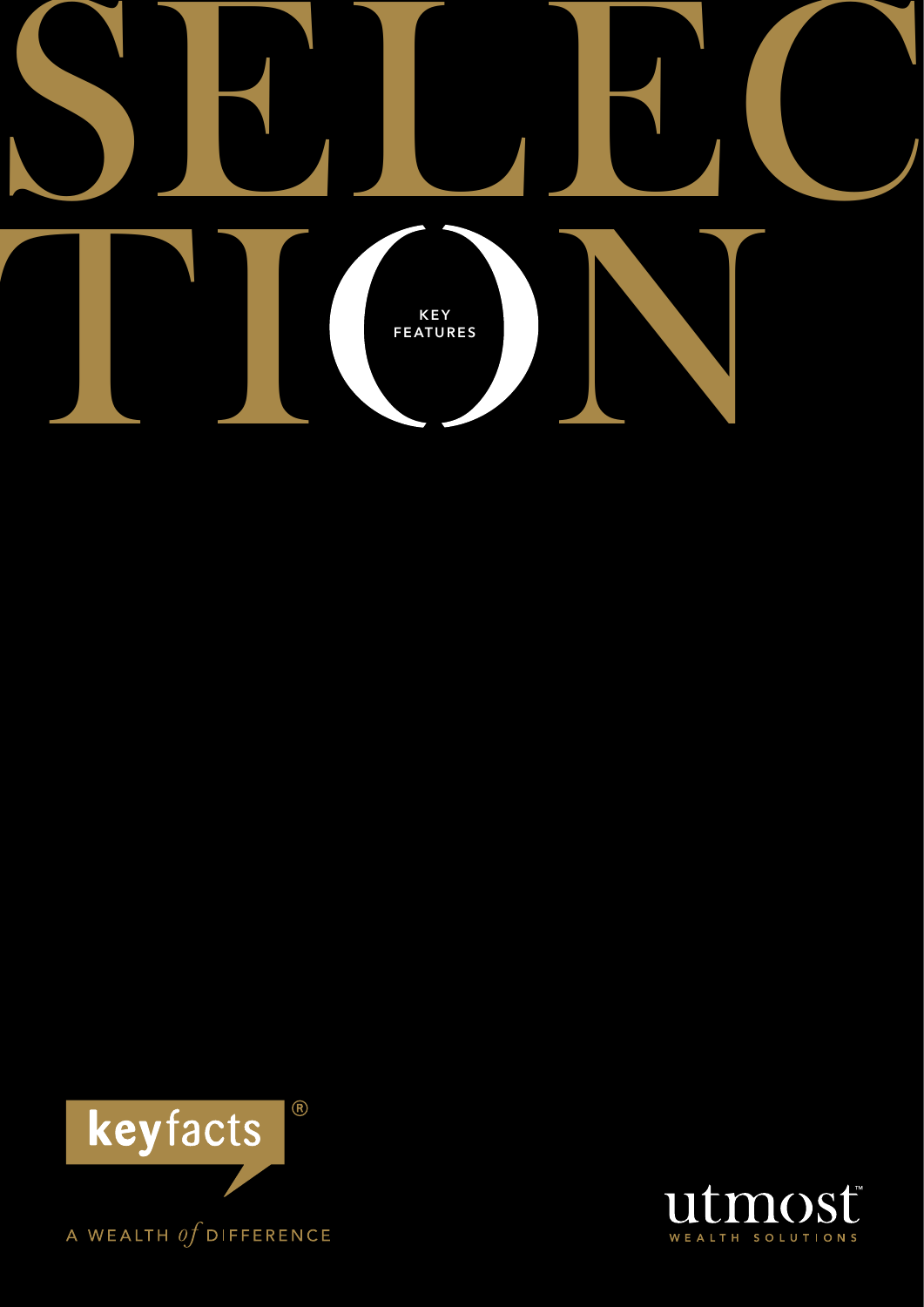## utmost WEALTH SOLUTIONS

Utmost Wealth Solutions is the brand name used by a number of Utmost companies.

This item is issued by Utmost PanEurope dac.

 $\angle$ IMPORTANT INFORMATION

5 **RISKS** 

6 QUESTIONS AND ANSWERS

10 FURTHER INFORMATION

The Financial Conduct Authority is a financial services regulator. It requires us, Utmost PanEurope dac, to give you this important information to help you to decide whether Selection is right for you.

You should read this document carefully so that you understand what you are buying, and then keep it safe for future reference.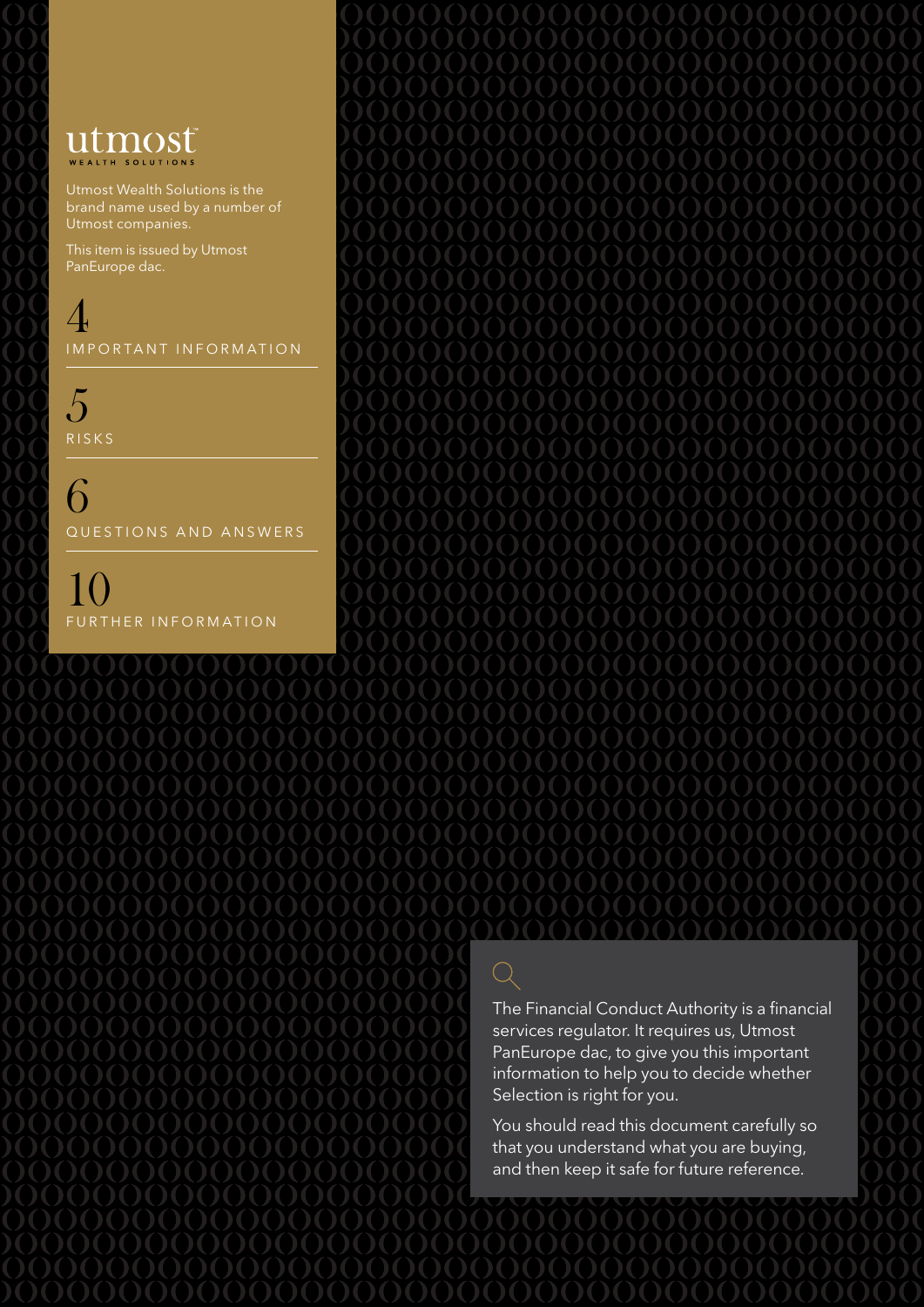# BEFORE YOU BEGIN

Please read this document together with the enclosed Personal Illustration and applicable disclosure documents. You need to be comfortable that you understand the benefits and risks of this bond. Throughout this document we make reference to additional documents which contain more detailed information about the risks and features of this product.

The titles of these documents appear in bold.

The purpose of this document is to help you to make an informed decision. However, you are required to seek professional financial advice before you decide to purchase this bond.



Wherever you see this symbol it highlights that further information on the subject can be found within the Product Guide. The Product Guide will also show this icon in the relevant section for your ease of reference.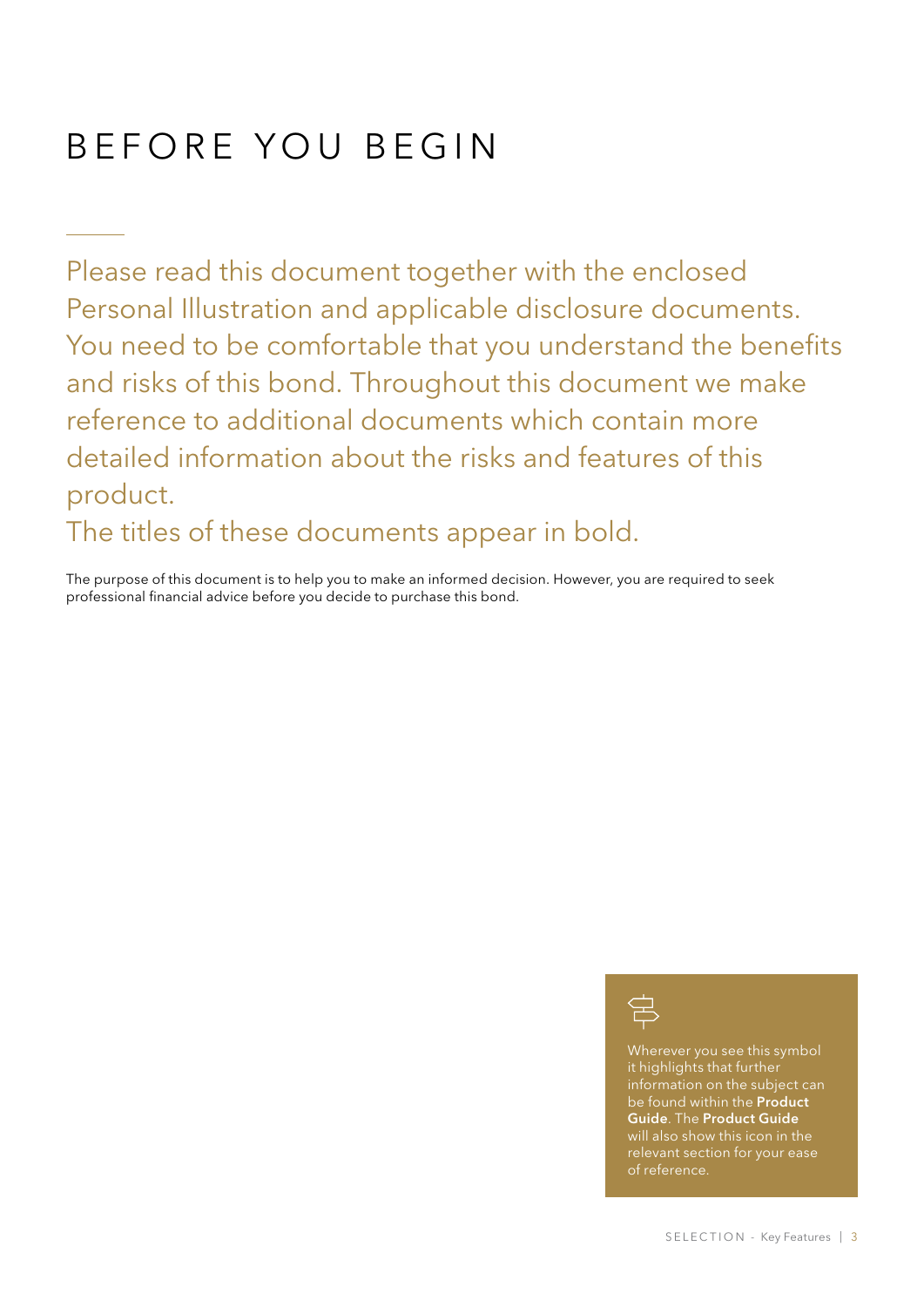# I MPORTANT INFORMATION

### WHAT IS SELECTION?

It is an international single premium bond that can be set up on either a capital redemption or life assurance basis.

Your investment purchases units in funds linked to stock markets and cash deposits, and combines your investment with that of investors who have similar objectives.

#### WHO SHOULD CONSIDER SELECTION?

Selection should be considered if you can afford to meet the minimum premium amount for investment and are aged 18 years or over.

#### ITS AIMS

- $\rightarrow$  To increase the value of your bond, by allowing investment in a wide range of funds linked to stock markets and other investments
- › To allow you to take single or regular withdrawals
- $\rightarrow$  To allow you to make additional investments to your bond.

#### YOUR INVESTMENT

To invest in Selection, you must be able to invest at least £50,000 (US \$100,000 or €75,000).

The bond should be viewed as a medium to long term investment (meaning 5 to 10 years or longer). Whilst there is no fixed term, you should consider maintaining the investment for at least five years.

You should regularly review your bond with your financial adviser to make sure that this bond is still suitable for your circumstances and continues to meet your needs.

You should ask your financial adviser any questions if you are not sure about anything relating to the bond.



Read the 'What is Selection?' section of the **Product Guide** for further information.

If you ask us to pay an initial charge for advice before the premium is invested, the amount you send must total at least the minimum investment amount as stated on this page, plus any agreed initial charges for advice.

See the 'What charges for advice will I pay?' section later in this document for more information about the different types of charges we can facilitate.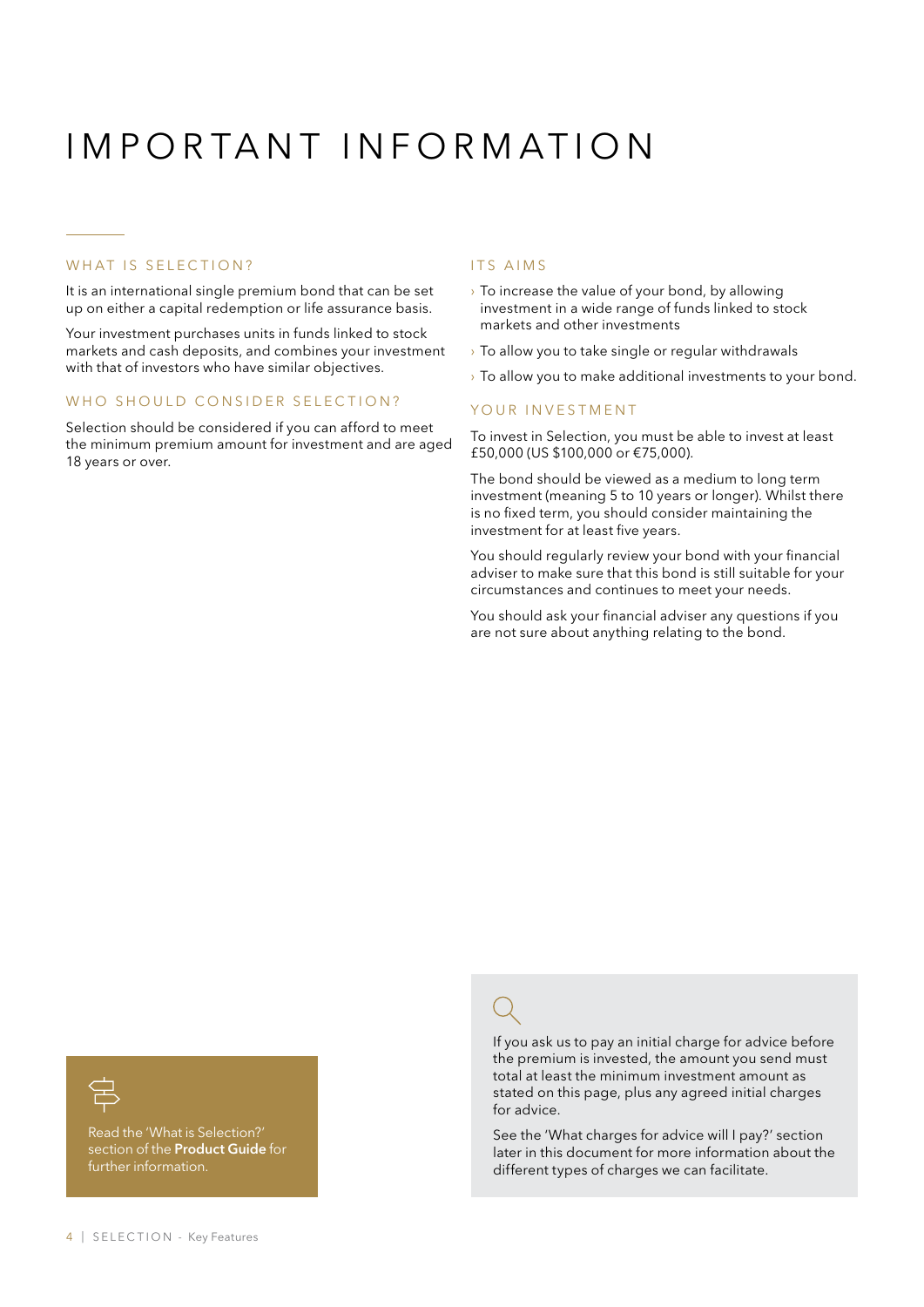# R isks

When considering applying for a Selection bond, it is important to bear in mind the following risks:

#### RISKS RELATING TO LINKING YOUR INVESTMENTS TO FUNDS

- › The funds available under the bond are linked to stock markets and other investments. Their value will fall and rise in line with these markets. The surrender value of the bond is not guaranteed and you may get back less than you originally invested
- › If the bond invests in a fund denominated in a different currency from the bond, a currency conversion will apply. All costs and exchange risks associated with currency conversion will be charged to the bond. You should bear in mind that currency fluctuations may affect the value of your bond
- › If the growth of your selected fund does not cover the charges, then this will reduce the value of your investment
- › Inflation will reduce the value of what can be bought in the future with the proceeds of the bond
- $\rightarrow$  In circumstances such as when a fund manager or a deposit taker such as a bank or building society were to fail, because of the nature of this investment, it is unlikely that you would be covered by any compensation scheme including the UK Financial Services Compensation Scheme. Please see the 'Compensation' section in this document for further information
- $\rightarrow$  Some of the funds in which you can invest may carry additional risks because of the types of asset they hold here are a few examples:
- The value of the funds that invest overseas may fall and rise due to changes in exchange rates
- Funds that invest in emerging markets may show greater performance volatility due to the nature of the assets held by the fund
- There may be a delay in accessing your money if you invest in property
- > There are other risks which could affect the performance of the funds that you invest in

We recommend that you obtain from your financial adviser, or fund manager, the Key Investor Information Document (KIID) for any fund that you intend to choose. The KIID contains further information on the fund, including its objectives and associated risk factors.

### Genera l

- **I** The policyholders are not covered by any compensation scheme if we become insolvent. Please see the 'Compensation' section in this document for further information
- › The tax treatment of the bond could change in the future and depends on your individual circumstances and country of residence
- › The bond's charges may increase in the future beyond those shown in your Personal Illustration. If this were to happen, you would receive a written notice from us with details of any increases
- › Withdrawals including charges for advice may reduce the value of your investment below its original value, especially at times when investment growth is low or when the level of withdrawals is higher than the growth of your chosen investments after charges. In addition the potential for growth may be reduced and therefore may be lower than that indicated in your Personal Illustration
- › If you are considering moving abroad, specifically to a country where civil law applies, then the use of trusts may not provide the same tax and legal treatment as in the UK. Speak to your adviser for more information.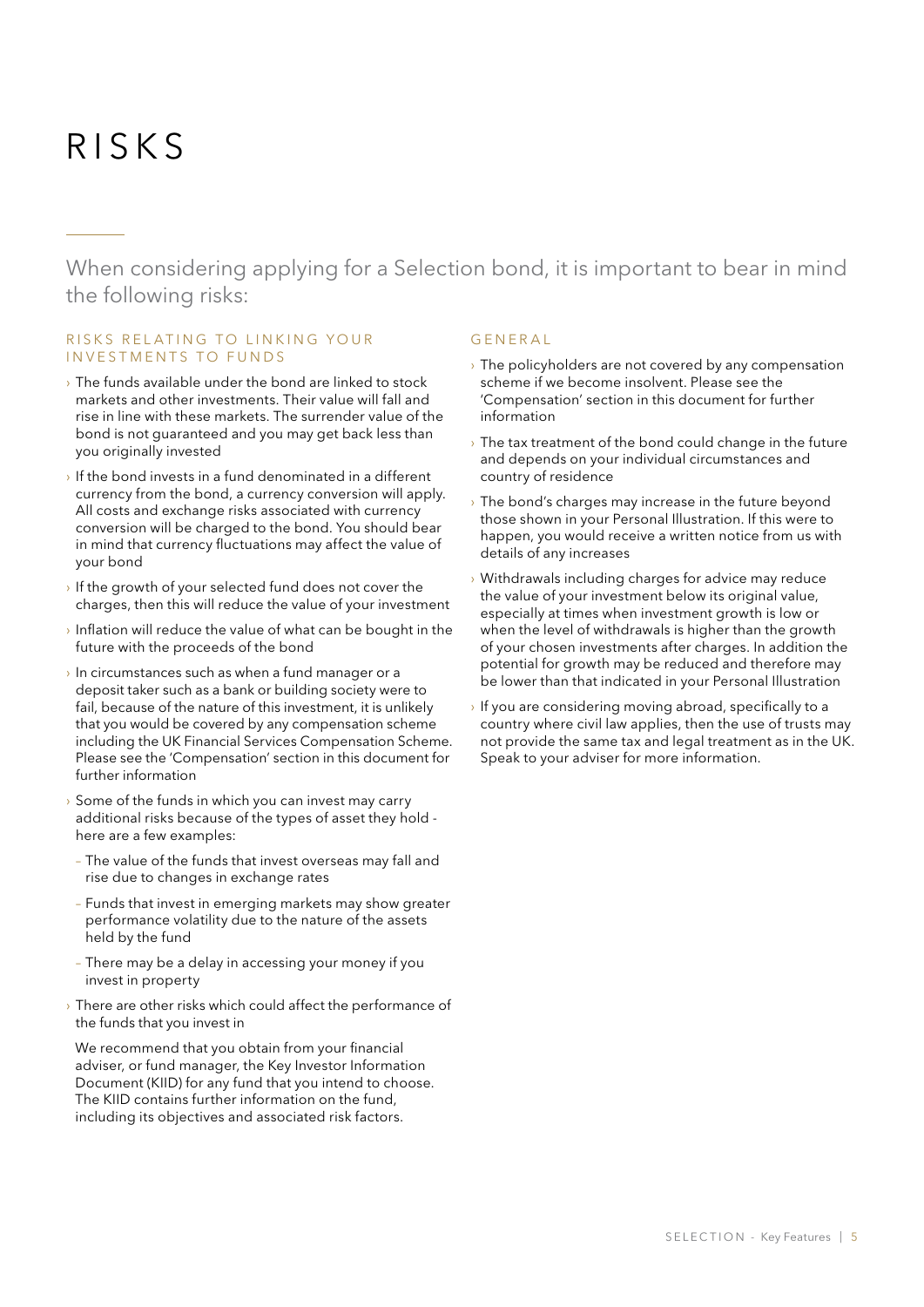# Q uestions and A nswers

### 1. CAN I CHANGE MY MIND?

You currently have 30 days to cancel the bond. The 30 days begin on the day you receive the Your Right To Change Your Mind form. If for any reason you decide that you do not want to invest in this bond, return the form within 30 days to our address, detailed at the end of this document, and we will give you your money back.

If the value of the investment falls before we receive your cancellation form, an amount equal to the fall in value will be deducted from any refund you receive. However, if the value of the investment has increased you will only get back the amount of your initial investment, minus any charges for advice already paid.

If necessary, you will need to reclaim any refundable payments in relation to these charges directly from the relevant party.

If the bond is linked to assets which cannot be cashed in easily, such as fixed-term deposits or funds with infrequent dealing days, it may be some considerable time before the asset can be sold or redeemed and your money returned to you. If there are any penalties imposed by the deposit taker or fund manager for early cancellation these will be passed on to you.

If you do not exercise your right to cancel within the 30 day cancellation period your bond will continue in accordance with the policy terms and conditions.

### 2. WHAT CHARGES DO YOU APPLY?

The current charges we take for the administration of the bond are shown in your Personal Illustration. More detailed information on charges can be found in our separate Guide to Charges available from our website www.utmostinternational.com or from your financial adviser on request. It is important you read the Personal Illustration and the Guide to Charges together with this Key Features Document.

Summaries of the charges applicable are below:

- › Standard Product Charges We apply these charges (the administration charge and Flex-Charge) to your bond to cover the set up and administration of your bond
- › Conditional Charges Whether or not you pay these charges depends on the options you choose when managing your investment
- › Investment Charges and Costs These charges are for the investment and fund choices you make. They depend on the funds and investment services chosen, and include any charges made by the underlying fund manager for managing the fund. Funds traded via a stock exchange such as equities and exchange traded funds would incur broker and custodian fees for trading and holding them.

We may alter our charges if our costs change unexpectedly, for example, if tax rules change.

Administration and dealing charges will be increased on 1 January each year in line with the UK Retail Prices Index without any notification to you. Payment charges are based on bank charges we incur in making the payment and are subject to increase without notice where the charges incurred by us increase.

Please note that charges reduce the value of the bond and its growth potential.

#### 3. WHAT CHARGES FOR A D V I C E W I L L I PAY?

We can facilitate charges for advice provided by an appointed financial adviser, investment adviser or External Manager and/or Custodian (EMC) in the following ways:

- **Outside of the bond** For advice provided by the financial adviser, an initial adviser charge can be facilitated by us outside of the bond before your premium is invested
- **Inside of the bond** Initial, ongoing or ad hoc charges can be facilitated as a payment from the value of the bond after the premium is invested.

If you would like us to facilitate the payment of advice charges, this can be arranged by completing the relevant section of the Adviser Charges Pack.

If you choose to pay any charges for advice from the value of the bond, then, depending on the type of advice provided, the charge may form part of your 5% annual tax-deferred entitlement.

Therefore, it is important you discuss the tax consequences of your chosen method of payment with your financial adviser before your investment is set up.

For further details about the different types of advice and the tax implications, see the 'charges for advice' section of our Guide to Charges.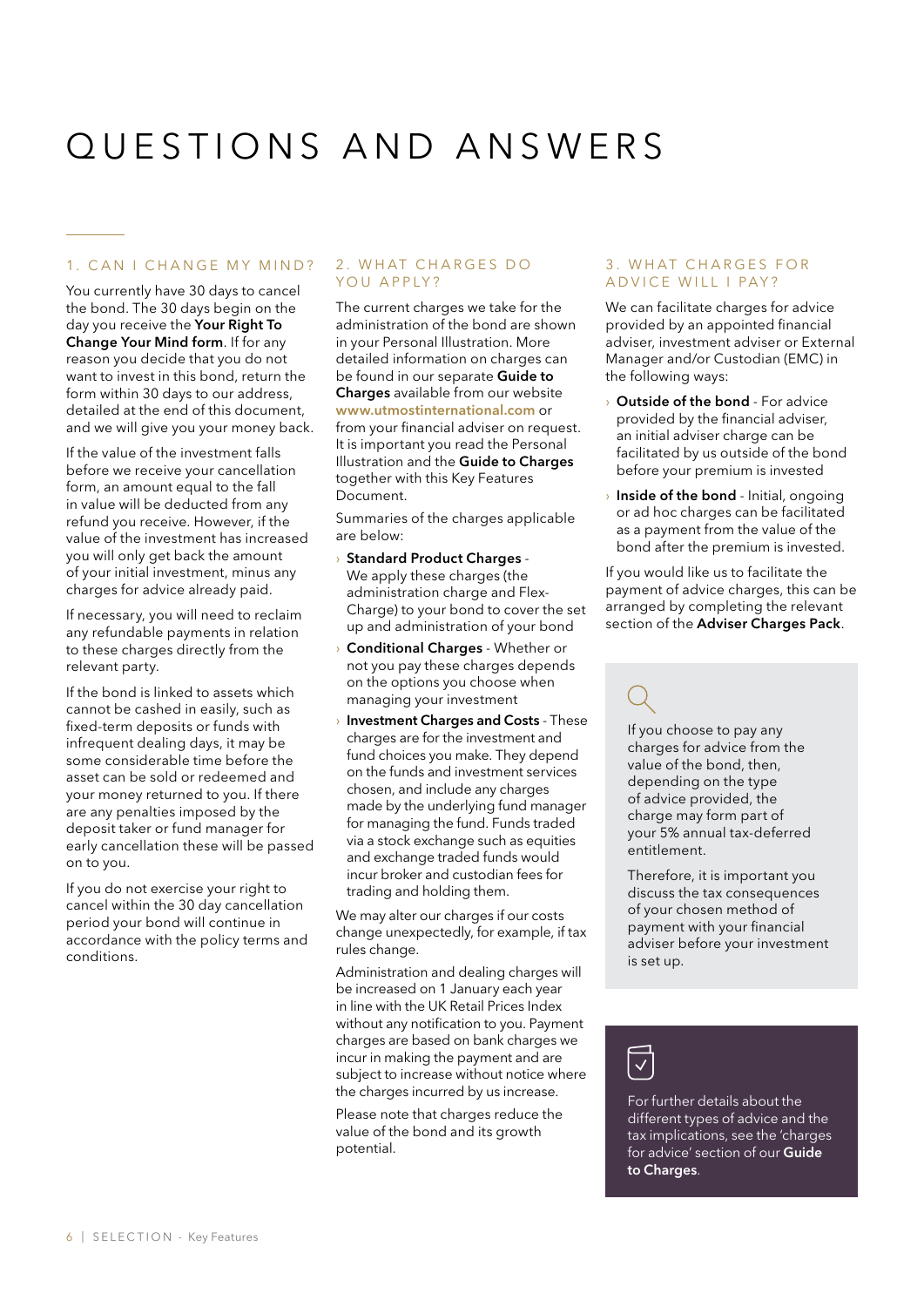#### 4. HOW DO I INVEST?

You should make your investment by Telegraphic Transfer (international payment). Your bank may charge you for this service.

#### Can more money be invested in the bond?

Yes. Additional premiums can be invested at any time, and will attract their own charges at the rates applicable at the time they are made. The current minimum is £5,000 (US \$10,000 or €7,500).

We reserve the right to change these minimum amounts in the future.

#### 5. HOW DOES MY BOND WORK?

Where will my money be invested? You can choose from:

- › A variety of funds available from a wide range of investment management groups
- › Cash deposits available from a range of banks and building societies

Your bond will be set up with a dealing account so that money can be held ready for investment or withdrawal. It can become overdrawn, possibly due to product charges or charges for advice being taken, and in such instances interest charges will be applied on this debit balance.

The minimum investment per fund and for cash deposits is determined by each investment manager. Details can be obtained from the relevant fund manager.



Further information can be found in the 'What are my investment options?' section of the Product Guide.

#### Can I change the investments linked to the bond?

Yes, we will accept instructions from you or an appointed investment adviser.

There is a charge for each sale and each purchase of all funds or cash deposits. This charge will reduce the value of your investment and its potential for growth.

#### Is there any tax on the funds?

We do not pay capital gains tax or income tax in Ireland on investments held on behalf of our investors, so any investment gains in these funds are allowed to grow free of these taxes. The only tax to which funds may be liable is that which is deducted at source, and cannot be reclaimed. This is known as withholding tax.



Tax rules can change and this position may alter in the future.



For further information on charges please see our separate Guide to Charges.

#### Can I nominate an investment adviser or an External Manager and/or Custodian (EMC)?

Yes. With our agreement you can ask us to take instructions from your nominated investment adviser on the initial fund choice and subsequent fund switches. All charges applied by an investment adviser will be treated as a charge for advice.

If we are asked to appoint an EMC, the standard quarterly administration charge applied for EMC cases will be applicable to each EMC appointed. In cases where the EMC is able to provide electronic valuations, in a format acceptable to us, the administration charge may be reduced.

The applicable administration charge will be shown in your Personal Illustration. See our Guide to Charges for details of our current administration charges. In addition to the charges we apply, the appointed EMC will also charge for their service.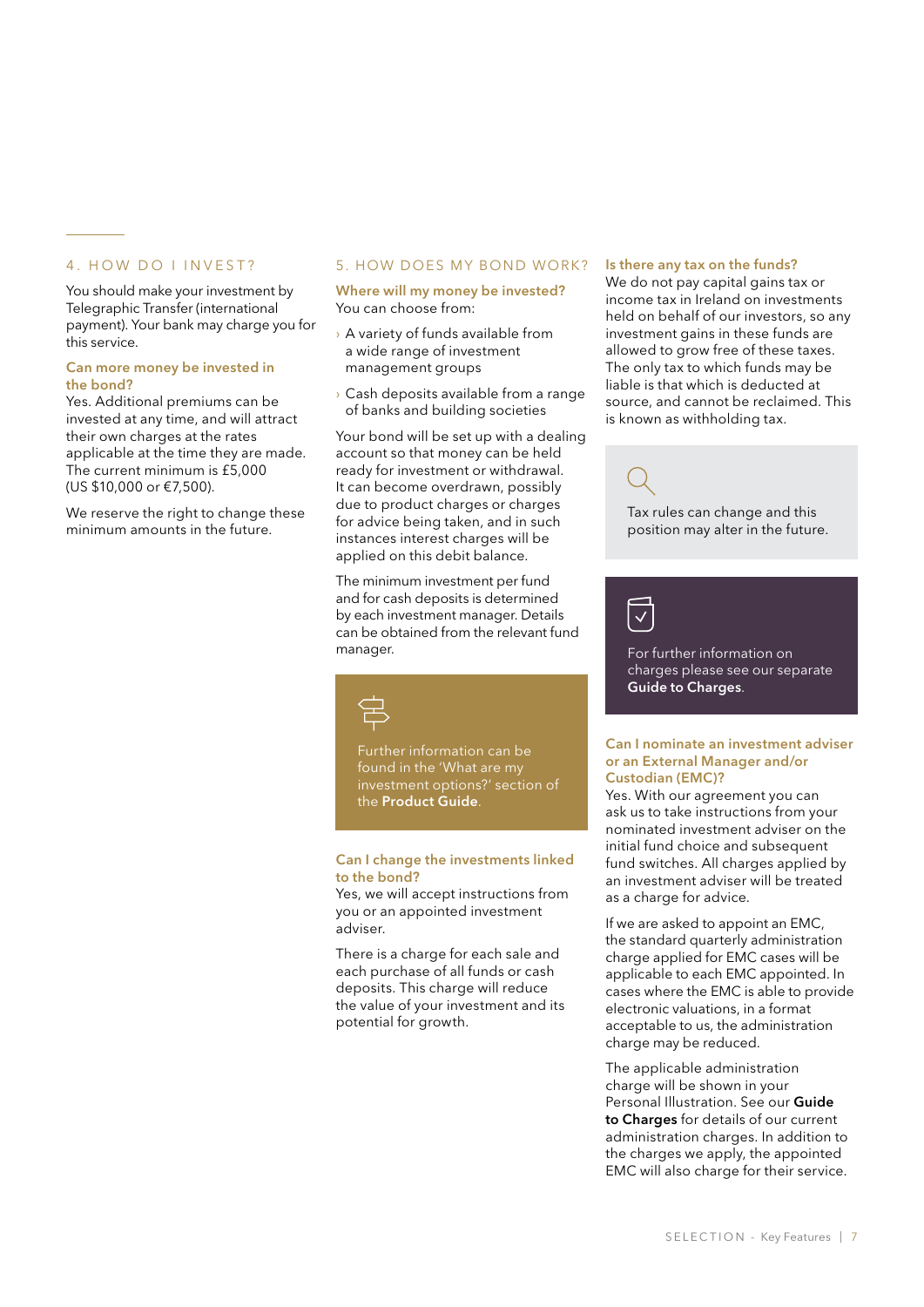Charges applied by an investment adviser or EMC for investment advice can be paid in a number of ways as described under question 3 'What Charges for Advice Will I Pay?' earlier in this section. If you choose to pay any charges for advice from the value of the bond, then, depending on the type of advice provided, the charge may form part of your 5% annual taxdeferred entitlement.

Speak to your financial adviser for more information.

The appointment of an investment adviser or EMC is subject to our agreement.

See our **Guide to Charges** for more information.

#### How will I know what my Bond is worth?

We will send you an annual valuation statement on or around your policy anniversary. You can register for our logged-in service at

#### www.utmostinternational.com

where you can obtain valuations online at any time. If you ask us to send you an additional paper valuation statement in any policy year there will be a charge.

For details of the current charge contact us on +44 (0)1624 643 345.

#### 6 . C an I take WITHDRAWALS OR SURRENDER THE BOND?

Yes. The following options are available to you:

- $\rightarrow$  regular withdrawals of capital; you must take at least £200 (US \$400 or €300) per payment
- $\rightarrow$  single withdrawals of capital of at least £500 (US \$1,000 or €750) per payment can be requested
- › surrender of individual segments within the bond; the payment must be at least £500 (US \$1,000 or €750)
- › full surrender of your bond.

- › There is a dealing charge for the sale of funds or withdrawals from cash deposits
- › There may be a charge for breaking a fixed deposit early or not providing the required notice. Some external assets may also carry exit charges
- › If you fully surrender your bond and are paying for charges for advice from the bond, any outstanding or further charges due on or after the day of surrender will be stopped. Where applicable, you will be responsible for paying your adviser and/or External Manager and/or Custodian directly.

#### Are there any restrictions?

We reserve the right to delay payment indefinitely under certain circumstances. This may be for example, where we have to sell assets held in the funds linked to your bond and we are unable to do this immediately.

› A minimum balance of £10,000 (US \$20,000 or €15,000) must remain in the bond. If the bond falls below the minimum amount required to keep the bond in force, any charges for advice agreed to be paid from the bond will be stopped. If any amount requested to be paid to cover charges for advice would take the bond below this minimum, then the request will not be processed and we will write to you and tell you. In both these instances, you will need to pay any outstanding charges for advice directly to your adviser and/ or EMC.



Please read the 'Getting money from the Bond' section of the Product Guide for more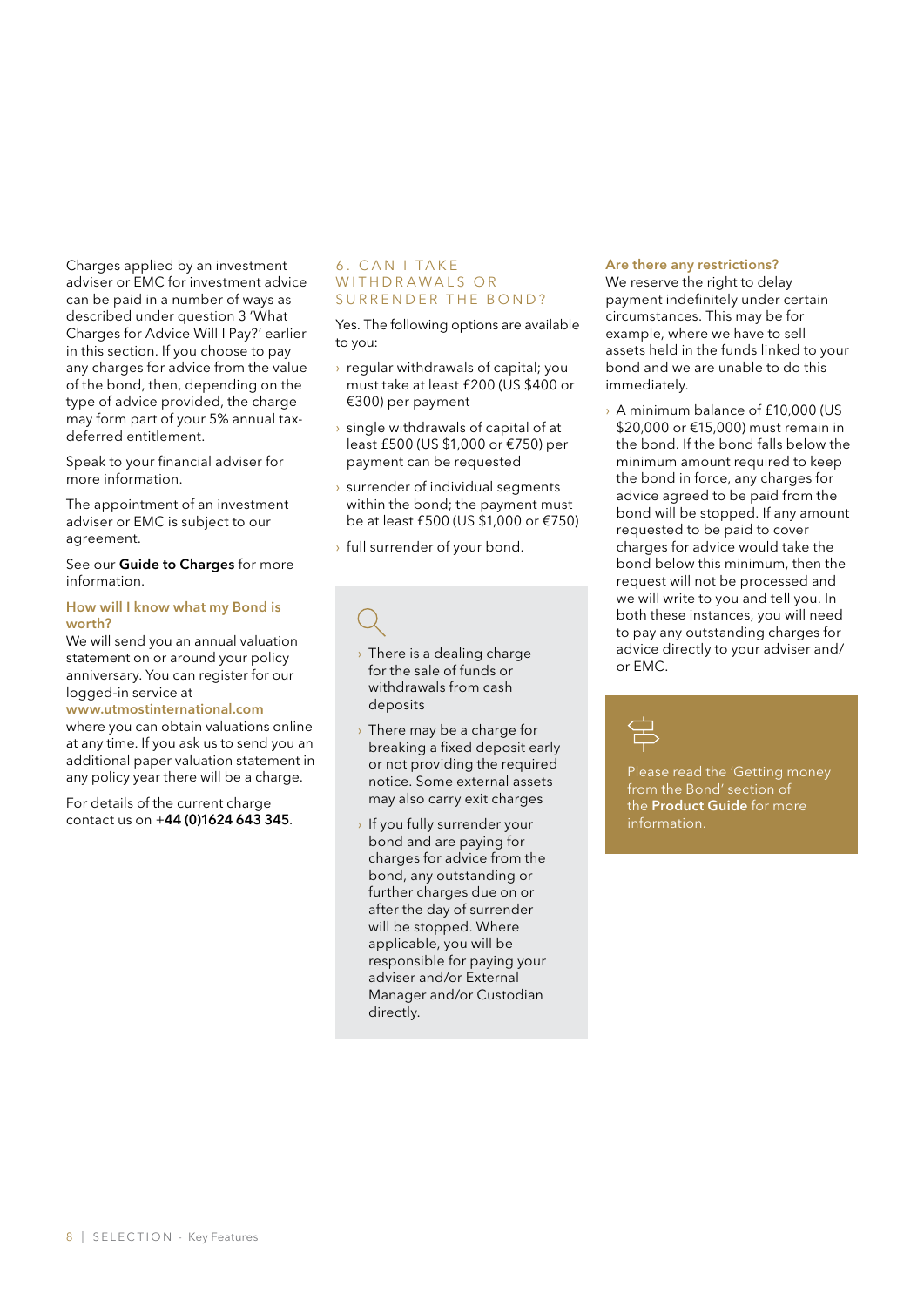### 7. WHAT ABOUT TAX?

#### Will I have to pay tax?

Under current legislation, you could have a personal income tax liability on any gains if you are resident in the UK for tax purposes when proceeds are taken. Income tax on the gain will depend on your rate of tax and individual circumstances.

For UK resident policyholders we will tell HM Revenue & Customs about any proceeds if this creates a chargeable gain. We strongly recommend that you consult your financial adviser to discuss your personal tax position.

If you are a UK tax resident, for each investment you make, you are currently entitled to withdraw 5% of the original investment amount each policy year for 20 years and defer any income tax payable.

If you do not take your full 5% annual entitlement in any policy year, the unused amount is carried forward for use in future years.

If you withdraw more than 5% of the original investment in any policy year then the excess will give rise to a chargeable gain, and may be liable to income tax.

Any adviser charges paid to a financial adviser (where the adviser has not been formally appointed as an 'investment adviser') which you have agreed with them to be paid through the bond, will be treated as a withdrawal and will form part of your 5% annual tax-deferred entitlement, for UK tax purposes.

The information contained in this document is based on our interpretation of current law and taxation practice in the UK, and Ireland, as at 1 December 2020. Tax treatment is subject to change and taxation depends on individual circumstances.



Please read the 'How is my Bond taxed whilst I am a UK resident?' section of the Product Guide for more information.

#### 8. WHAT HAPPENS TO THE bond when I die ?

If you choose a capital redemption bond, it doesn't end on death. Ownership passes to the surviving policyholders or your personal representatives.

If you choose a life assurance bond, on the death of the last life assured the bond ends. If you are the last life assured, the proceeds are paid out to your personal representatives.

If the bond is brought to an end, any outstanding payments in relation to charges for advice that are due to be paid from the bond may still need to be settled. Any remaining policyholders, or, if none, your estate will need to settle any outstanding charges for advice directly with the relevant party.



Further information can be found in the 'Getting money from my Bond' section of the Product Guide.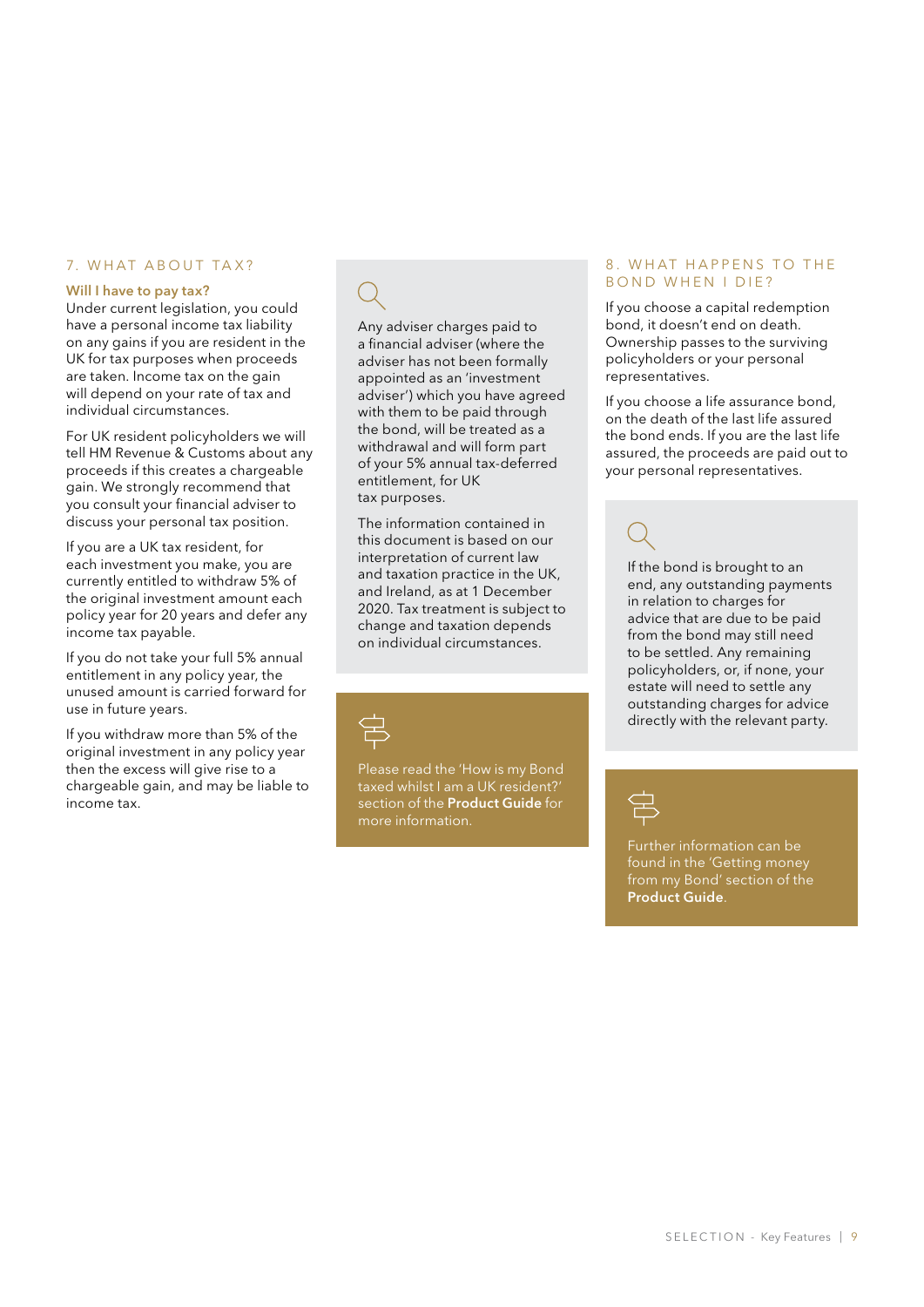# FURTHER INFORMATION

#### **AUTHORISED AND REGULATED**

We are authorised by the Central Bank of Ireland (as our home state regulator).

As well as holding enough assets to meet our liabilities to our investors, we also hold an additional amount of capital to satisfy the requirements of the Central Bank of Ireland. This additional capital is called solvency margin. We report our solvency position to the Central Bank of Ireland on a regular basis.

#### Compensation

As the assets to which the value of the bond is linked are held in our name, you are unlikely to have any right to compensation if the firm which manages those assets, such as a bank or fund manager, fails. This includes any right that individuals investing directly in the bank or fund manager might have to make a claim from a compensation scheme, such as the UK Financial Services Compensation Scheme. If this happened, the value of that part of your investment is likely to be limited to any amount that we can recover from the failed bank or fund manager.

Utmost PanEurope is not covered by any investor compensation scheme. We segregate policyholder assets from our other assets and hold them with independent institutions. In the unlikely event of our insolvency, once the costs of liquidation have been met, policyholder claims have absolute precedence over all other claims with regard to policyholder assets.

Irish law protects policyholder assets by imposing strict capital management rules and controls to prevent insurer insolvency.

#### LAW AND LANGUAGE

The bond is governed by the laws of England and Wales and accordingly the High Courts of England and Wales shall have exclusive jurisdiction to decide any disputes that may arise.

Your contract documents will be in English and any communications we send to you will be in English.

#### FINANCIAL ADVISERS

Your financial adviser will provide you with information regarding their identity, the capacity in which they are acting and their address for future communications.

If you have any questions regarding Selection, contact your financial adviser.

### KEY FEATURES DOCUMENT & PERSONAL II LUSTRATION INFORMATION

If the Personal Illustration you have been given contains an expiry date and you wish to make an application after this date, please ask your financial adviser for a new Personal Illustration, Key Features Document and any applicable key disclosure documents.

If the intention is to request us to deduct an advice charge payment on your behalf, either from your payment to us or from the value of the bond, please ensure the details of the charge match those shown on the Personal Illustration provided to you by your financial adviser.

This Key Features Document was produced in January 2021. If you are not sure if you have the most up-to-date version, ask your financial adviser.

#### TERMS AND CONDITIONS

These Key Features give a summary of Selection. They don't include all the definitions, exclusions, and terms and conditions. These are shown in the Policy Schedule and Policy Conditions.

If you would like a copy please ask your financial adviser or us.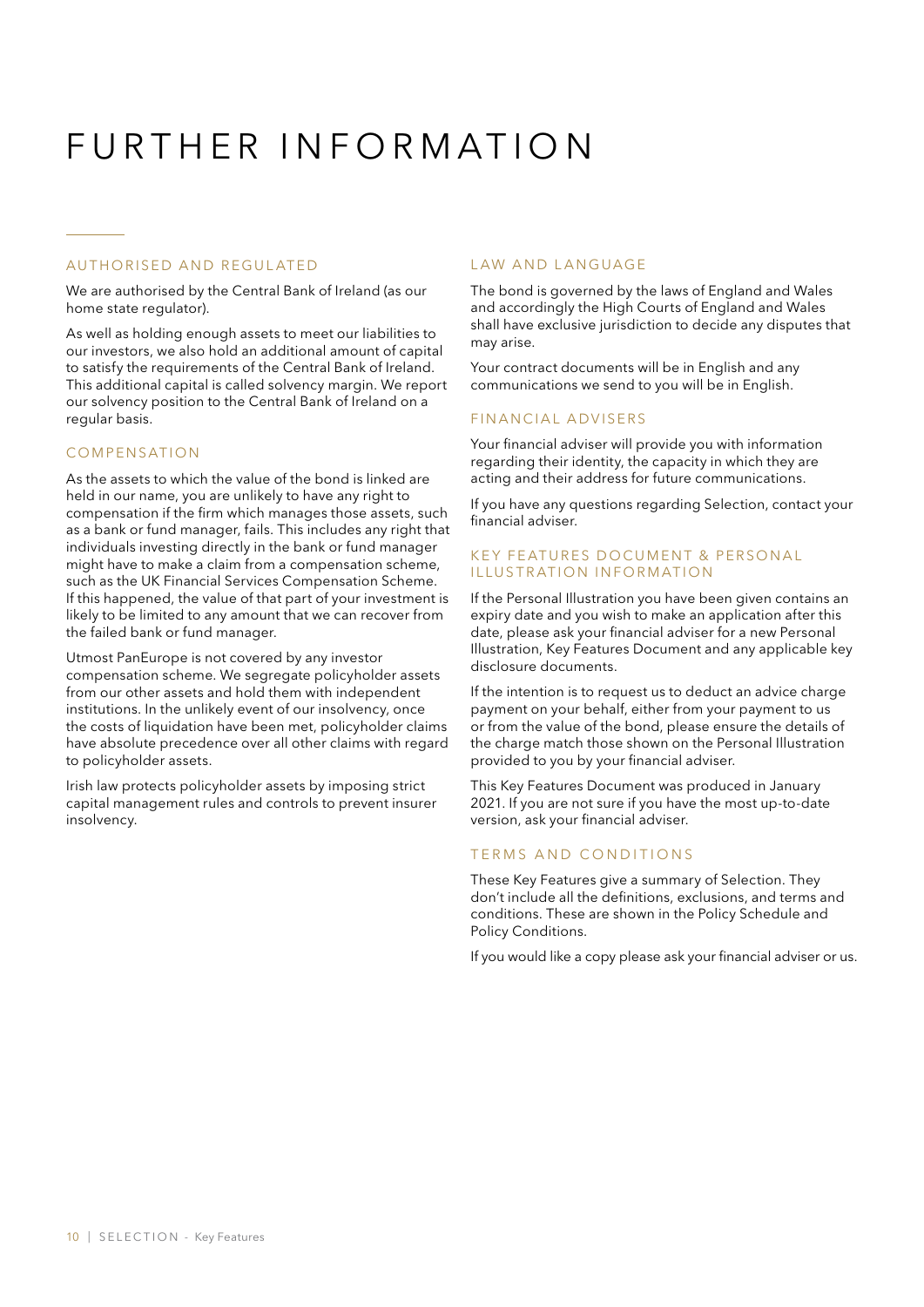### COMPLAINTS

We will do everything in our power to prevent a complaint and in many cases can resolve the issue directly with our client.

If, for any reason, you are not satisfied with our service, please contact our Operations Manager. Our details are in the 'Contact Us' section.

However, you may wish to deal with an outside mediator to obtain a resolution. Ireland offers the protection of a Financial Services Ombudsman Scheme. If you are not satisfied with our response you may contact the Financial Services and Pensions Ombudsman. You are not eligible to make a complaint against us to the UK Financial Ombudsman Service.

The Irish Scheme is specifically aimed at individuals, limited companies with turnover of less than €3 million, charities, club trusts and partnerships.

#### The Ombudsman's contact details are:

Post: The Financial Services and Pensions Ombudsman Lincoln House Lincoln Place Dublin 2 Ireland D02 VH29

Tel: 00353 1 567 7000

Web: www.fspo.ie

Making a complaint will not affect your right to take legal proceedings.